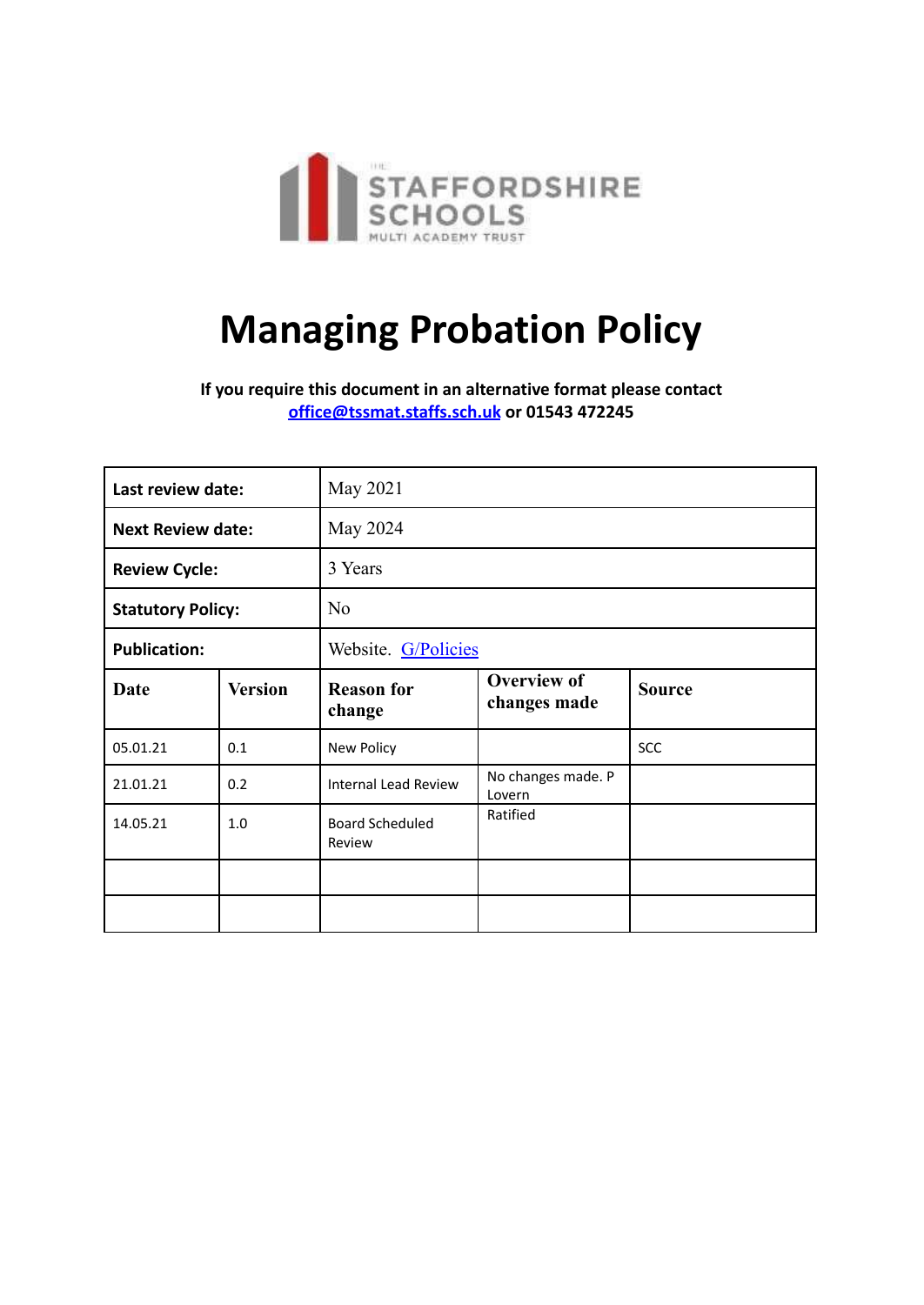#### **Managing Probation Policy**

#### **Contents**

- 1. Introduction
- 2. Scope
- 3. The Probation Period
- 4. Starting the Probation Period
- 5. Induction
- 6. Induction Meeting
- 7. Routine Management
- 8. Reviewing Progress and Performance
- 9. First Review Meeting (2 months)
- 10. Second Review Meeting (3 4 months)
- 11. Final Review Meeting (month 6)
	- a. Satisfactory Probation Performance
	- b. Unsatisfactory Probation Performance
- 12. Appeals
- 13. Review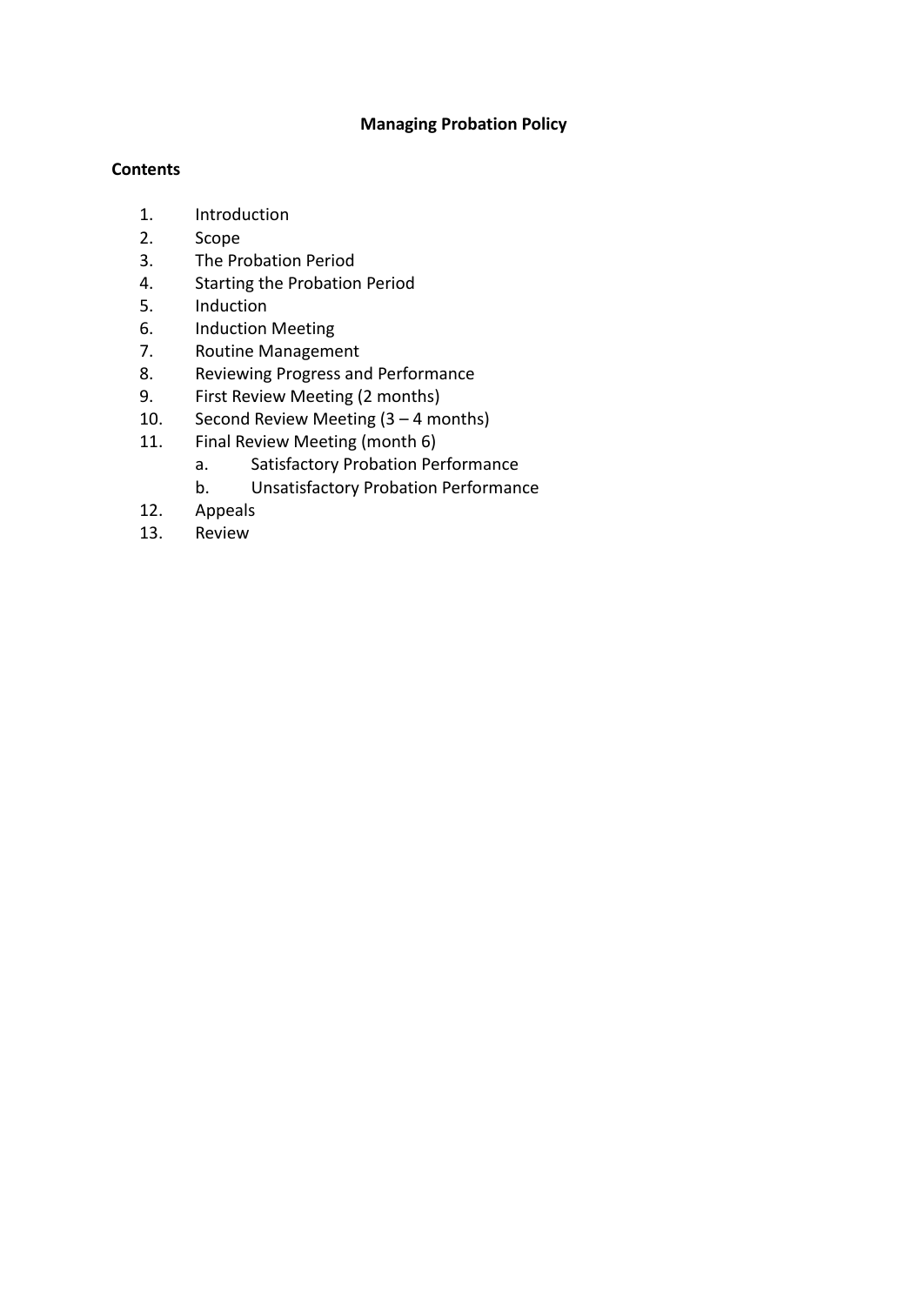#### **1. Introduction**

Staff who join the Trust (excluding teachers) are contractually required to complete a 6-month probationary period (typically), which serves to ensure that new employees are supported to perform to the standard expected of them and ultimately, to ensure that they have the required knowledge, skills and ability to carry out their appointed role. This policy outlines how a new employee's probation period should be managed in order to ensure a fair and consistent approach.

# **2. Scope**

2.1 This policy applies to all Trust employees currently working within a probation period (which typically lasts for 6 months, but can be extended in exceptional circumstances). Any performance issues which arise beyond the probation period should be managed in accordance with the Trust's Performance Management Policy, or Capability Policy.

2.2 For fixed-term members of staff, this policy should still be applied irrespective of the length of the contract in recognition of the fact that fixed-term contracts may be extended.

### **3. The Probation Period**

3.1 The probation period lasts for a minimum of 6 months from the date of appointment, but may be extended in exceptional circumstances. Extensions would not typically extend beyond a further 3 months (i.e. making a probation period of 9 months in total).

3.2 The probation period typically consists of the following structured meetings, with informal discussion taking place around these as required:

- Induction Meeting (first week)
- First Review Meeting (1-2 months)
- Second Review Meeting  $(3 4$  months)
- Final Review Meeting (month  $6 in$  advance of probation end date)
- 3.3 The aims of the probation period are to:

Maximise the support provided to new employees in order to assist the effective performance of their duties at work, and to ensure that they have the required knowledge, skills and ability for the role to which they have been appointed

Contribute to a culture of excellence within the Trust

Encourage communication and dialogue around performance during the early stages of employment with the Trust

Ensure the Trust acts in a fair, reasonable and consistent manner when dealing with performance management issues during the probation period

3.4 Throughout the probation period, the new employee's performance and development should be regularly discussed. This includes holding Review Meetings as outlined below, in addition to routine management.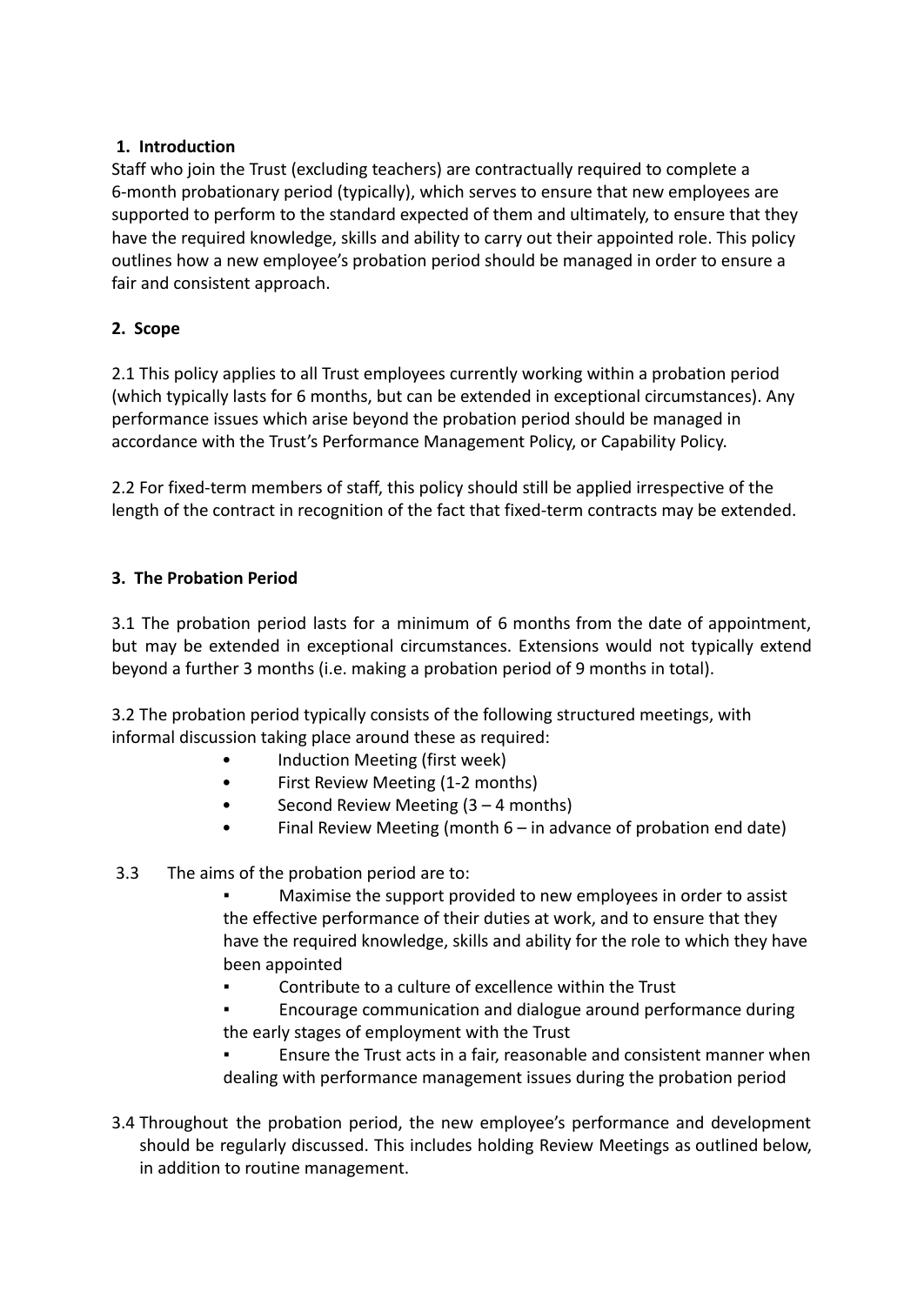- 3.5 Where conduct or attendance issues arise during probation, they will be managed in line with the principles of the Trust's Managing Attendance Policy or Disciplinary Procedure as appropriate. Due to the short-nature of the probation period, such cases may progress immediately to the final stages of these policies.
- 3.6 Where an underlying medical condition or disability is affecting performance at work, advice should be sought from the Trust's HR Advisors.
- 3.7 Where it is established at an early stage that an employee is unsuitable for the role (and where there is documented evidence that the need for improvement has been discussed previously) it may be appropriate for the manager to consider ending the probation process early (i.e. dismissing the employee), without having to wait until the 6 month point. HR advice should always be sought in these circumstances.
- 3.8 During the probation period, the employee's employment may be terminated by giving one month's notice (by either party).
- 3.9 Where a probationary employee takes maternity, adoption or shared parental leave, then their probation period will be extended accordingly on their return from leave. HR advice should be sought in such cases to ensure all appropriate steps are taken to support the employee during their probation period.

# **4. Starting the Probation Period**

4.1 All new staff should be fully supported to integrate into the Trust, their team, their working environment and their new role.

# Induction

4.2 The probation process should work alongside a new employee's induction at both a local level and at a Trust-wide level to support them in feeling welcome in their new environment and allow new employees to learn the key elements of their job within a reasonable and realistic timescale.

4.3 Induction resources can be found on the [Employee](http://www.gla.ac.uk/services/humanresources/new/induction/) Induction web pages.

# Induction Meeting

4.4 Managers should ensure that new employees are fully aware of the expectation of them in their new role. This typically involves outlining clear and measurable objectives or performance standards, particularly accounting for the requirements of the individual's job description. Training needs (including mandatory training) should also be identified and fulfilled for all new employees in order to ensure they receive all the relevant training required to support them in carrying out their role.

4.5 An Induction Meeting should take place within the first week to discuss the requirements of the new employee's role and the expectations during the probation period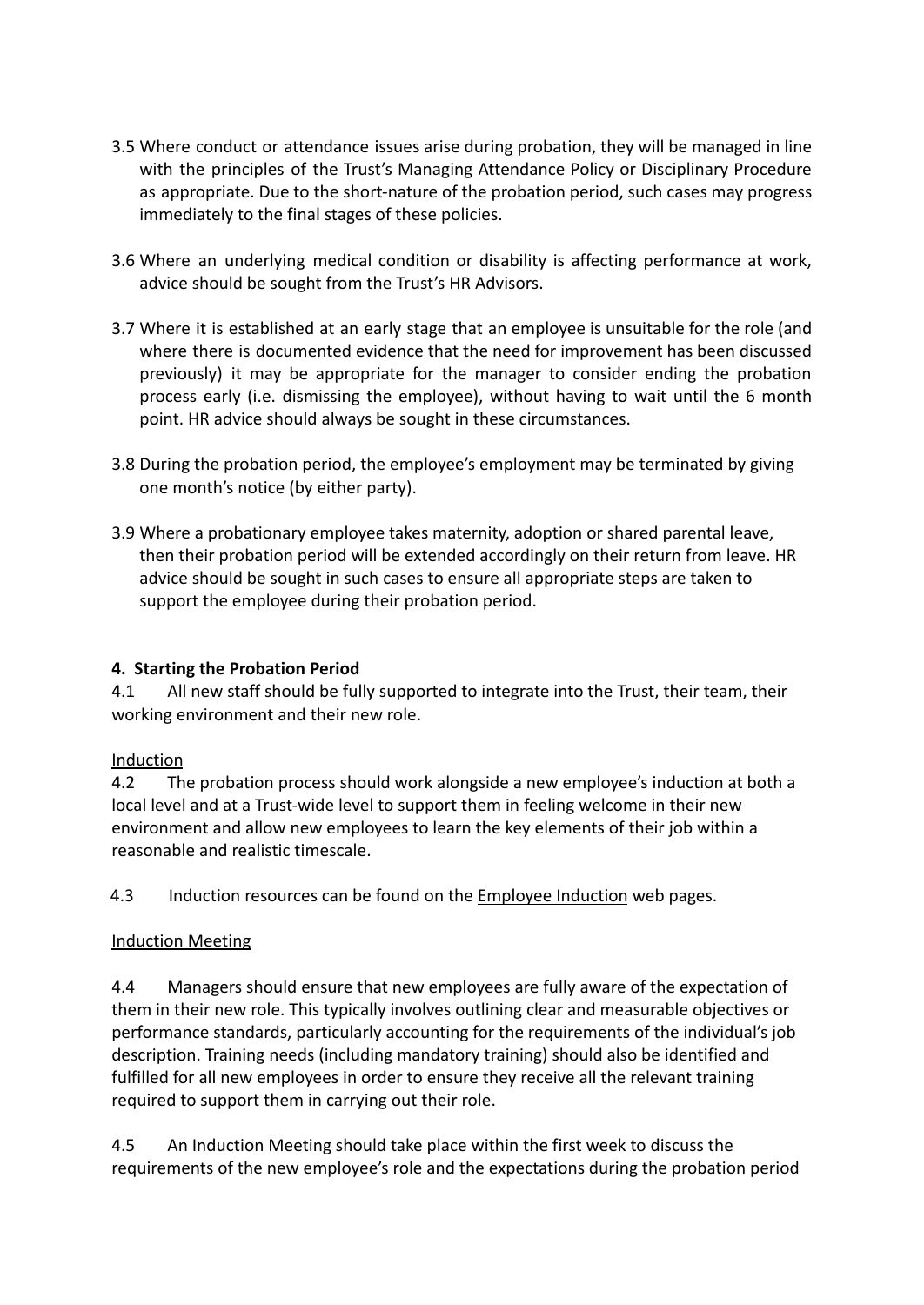and beyond. The Form – Probation Review should typically be used to note the agreed objectives/performance standards as well as any training needs, support or adjustments required before being signed by both the employee and line manager to acknowledge agreement. These will be reflected upon throughout any subsequent probation discussions or meetings as outlined below.

# **5. Routine Management**

5.1 Day-to-day discussions are a quick, effective and informal tool for managers to gauge a new employee's performance whilst offering the opportunity for the new employee to raise any concerns or request any support they might need. Day-to-day discussions should therefore take place as often as required, normally at agreed intervals, to ensure that an appropriate level of support is available outside of the more structured interim and final review meetings.

# 6. **Reviewing Progress and Performance**

6.1 Ongoing review, throughout the duration of the probation period, is vitally important and should be a mixture of routine management as well as more structured review meetings. Structured meetings should typically take place at around 1-2 months, 3-4 months then in the  $6<sup>th</sup>$  month (final) as described below. Additional meetings may be held as appropriate.

# **7. First Review Meeting (1-2 months)**

7.1 A first review meeting should be scheduled, typically around the 1-2 month point to allow for a structured 'check-in' discussion. This ensures that the employee is settling into their new role and provides the opportunity for any concerns or problems to be raised and for early feedback to be provided on performance so far.

7.2 The same Form - Probation Review, used at the Initial Probation Meeting, can be used by managers to guide and record the discussion at this meeting. The form should be retained for reference and updating at the second review meeting.

7.3 Where it is identified at an early stage that improvement is required, managers should discuss with the employee the areas which are causing concern, before clearly outlining the expected level of performance. Any relevant objectives or timescales for improvement should be clearly outlined, and any supportive measures or adjustments should be recorded, implemented and reviewed. In such circumstances it may be appropriate to hold more structured review meetings on a more frequent basis. Depending on the level of underperformance, it may be appropriate at this early stage for managers to outline the risks of the employee's employment not being confirmed after probation, should their performance not improve.

7.4 Where an underlying medical condition or disability is affecting performance at work, advice should be sought from The Trust's HR Advisors.

7.5 Following the first review meeting, managers should continue to use supportive routine discussions as appropriate in order to support a high-level of performance, or to support the employee in improving their performance (where relevant).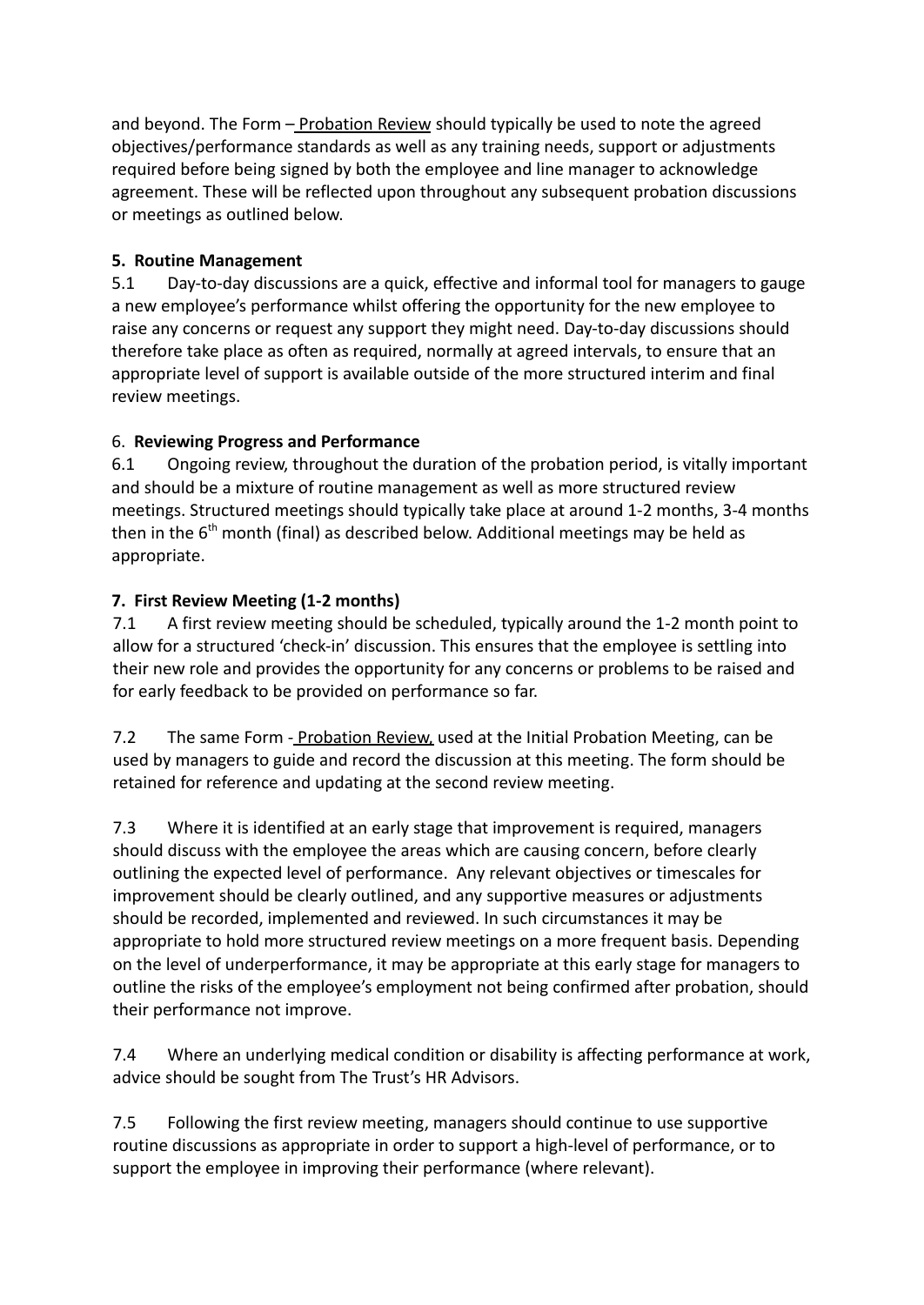# **8. Second Review Meeting (3 - 4 months)**

8.1 A second review meeting should be scheduled, typically around the 3 to 4 month point in order to review the employee's performance to date, specifically in relation to any objectives set. It is also a further opportunity to discuss any concerns or problems which may have arisen and to reflect on any training, development or support requirements, including reviewing the effectiveness of any supports which have already been put in place. Arrangements should also be made to undertake any mandatory training, if it has not yet been completed by this point.

8.2 The same Form - Probation Review, used at the initial and first probation meetings, can continue to be used by managers to guide and record the discussion at this meeting. The form should be retained for reference and updating at the final review meeting.

8.3 In any areas where improvement is required, the expected level of performance should be clearly outlined and any supportive measures or adjustments should be recorded, implemented and reviewed. Where improvement is required, it may be appropriate to hold more structured review meetings on a regular basis. It is also important in such cases that the employee is made aware that a determination will be made at the final review meeting (outlined below) as to whether or not their probationary performance has been satisfactory. In such cases where it is deemed that performance has not improved to a satisfactory level, then dismissal is a potential outcome of the final review meeting. In cases where it is apparent that dismissal may be a potential outcome, HR support should be sought at this early stage.

8.4 Following the second review meeting, managers should continue to use routine discussions to support a high-level of performance, or to support the employee in improving their performance if appropriate.

# **9. Final Review Meeting (month 6)**

9.1 The final review meeting should be held in advance of the probation end date. Whether or not the employee's performance has been satisfactory over the probationary period will determine how the meeting should be held, as per below:

# Satisfactory Probation Performance

9.2 Where satisfactory performance is demonstrated throughout the probation period, managers should hold a final review meeting in the normal way and record the outcome on the Probation Review form. The form should then be returned to the Trust Administrator, who will confirm the employee's successful probation in writing.

9.3 The employee should then be managed as normal, with any agreed supports maintained and reviewed on an ongoing basis as needed.

# Unsatisfactory Probation Performance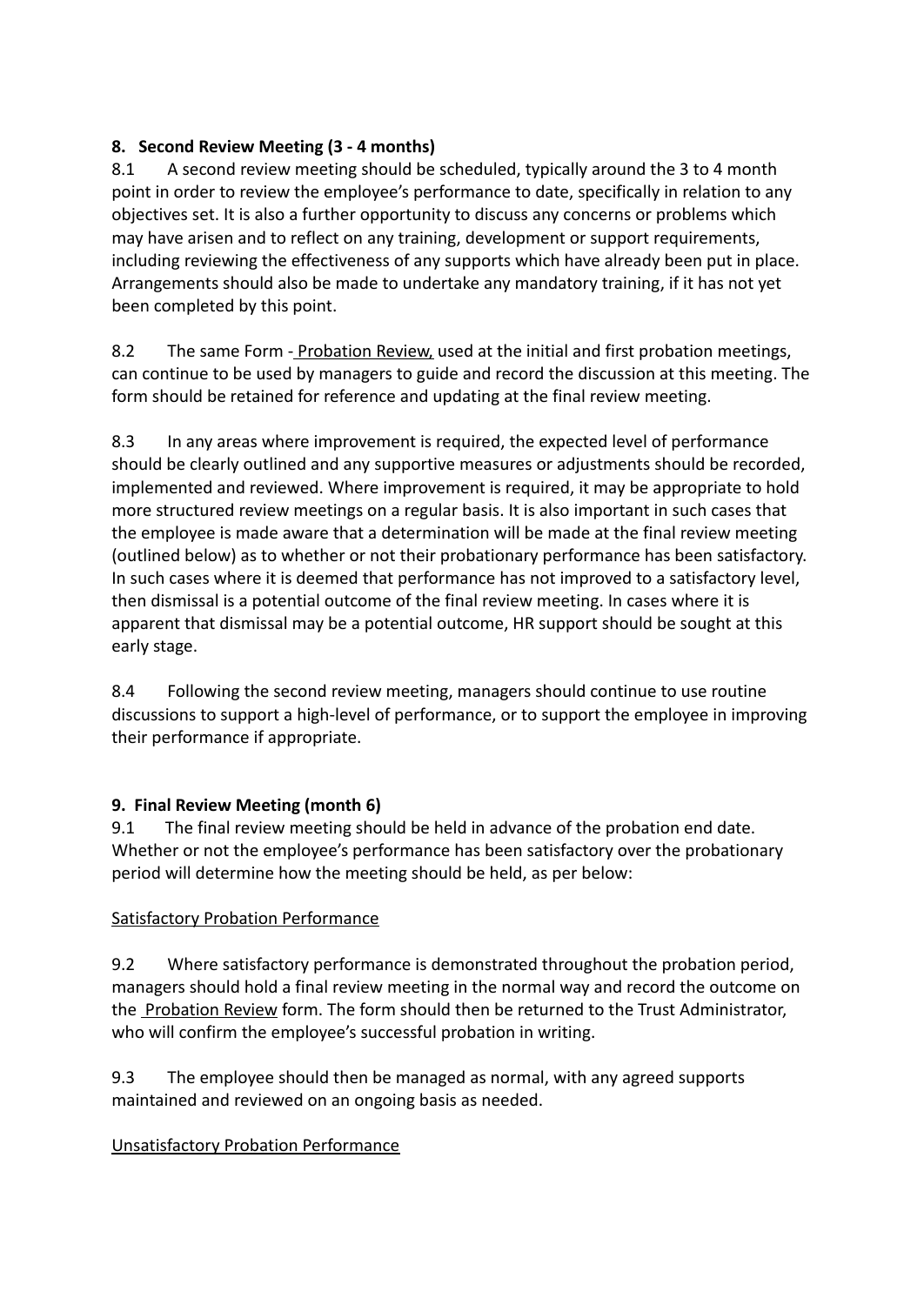9.4 In cases where satisfactory performance has not been demonstrated despite a period of review and support, the employee should be invited to a more structured final review meeting and should be made aware that dismissal is a possible outcome of the meeting. HR advice should be sought in such circumstances and an HR Adviser should be present at the meeting. Appropriate template documentation is also available.

9.5 The employee should be given reasonable notice in writing of the final review meeting (typically no less than 5 working days) and be advised of their right to be accompanied by a Trade Union Representative or work colleague. The final review meeting in these circumstances will typically be conducted by the direct line manager involved throughout the probation period.

9.6 In such cases, the manager will consider the following at the final review meeting:

- The issues or problems which have been identified and discussed throughout the probation period
- The level of consultation which has taken place with the employee across their probation period
- The level of support offered to support an improvement
- The period of time over which performance has been assessed
- Any mitigating factors, or advice provided by Occupational Health
- Representations made by the employee or their representative

9.7 Following consideration of the above, a decision will be made regarding the outcome of the employee's probation period. This decision may be dismissal from employment with the Trust, with one month's notice (plus payment for any accrued but untaken annual leave).

Where a decision is taken to dismiss, full reasons for the decision should be communicated by the manager and confirmed in writing.

In some cases, an extension to the probation period may be considered as an alternative to dismissal. Where the probation period is extended, the further review meetings should be held as necessary however extensions should not normally take the probation period beyond 9 months in total. The process outlined within section 9 should be repeated as the 9-month point approaches.

9.8 In exceptional circumstances, cases may progress to this stage at an earlier point where it can be evidenced that an employee is clearly unsuitable for the role despite a reasonable level of support and guidance having been provided.

9.9 HR advice should be sought in cases where there may be visa implications as a result of any decision to dismiss an employee.

# **10 Appeals**

10.1 If an employee wishes to appeal the outcome of a decision taken at the final probation meeting, they should submit an appeal in writing outlining their full grounds for appeal, to the CEO within 5 working days of receipt of the Trust's decision. Employees should be notified that their appeal has been received.